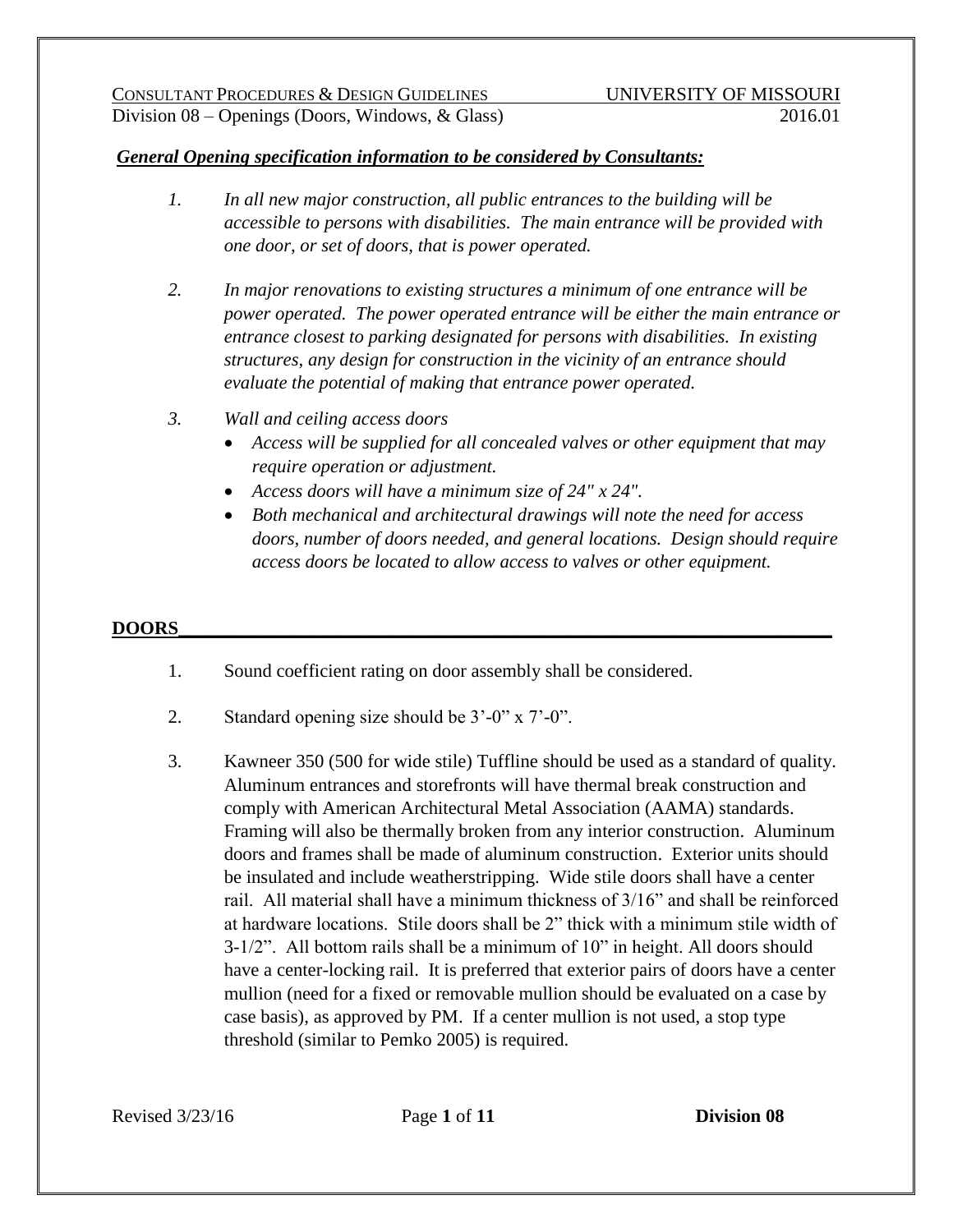(UMSL)-St. Louis; Add mullion stabilizers to all doors with a center mullion; Von Duprin 154 Mullion Stabilize or Design Hardware MS1- Mullion Stabilizers).

*Option 1, require steel mullions in lieu of adding stabilizers, Option 2, require mullion stabilizers on all aluminum mullions. The brand of stabilizers should match the exit device (panic device).*

Aluminum Storefront Hardware: All cylinders, locks, closers, exit devices, and electromechanical hardware for aluminum storefronts shall match the manufacturers and types listed in the hardware standards section.

4. Low-usage or non-public doors (mechanical areas, etc.) may be steel doors with steel frames. All steel will be minimum 16 gauge and 1 3/4" thick, galvanized, shop-primed, and painted with an epoxy or comparable paint. All steel doors and frames will be of welded construction with reinforcement at hardware locations. For interior renovation projects knockdown frames (SDI-132-Steel Door Institute) may be used with prior approval of PM.

All exterior steel doors will have a top channel cap, secured in place and sealed. The backside of exterior frames shall be primed and painted with an epoxy or comparable paint.

- Exterior Doors.
	- o SDI (Steel Door Institute) Level 3 minimum-fully welded. 16 gauge minimum, polyurethane core, A60 minimal zinc coating. SDI Model 2 fully welded seamless edge.
	- o Residential Life Facilities require 14 gauge minimum in lieu of 16 gauge.
- Interior doors.
	- o SDI Level 3 minimum-fully welded. 16 gauge. May use manufacturer's standard one piece honeycomb or polystyrene core.
	- o SDI Model 2 fully welded seamless edge at high abuse doors.
- Exterior Frames
	- o SDI Level 4. 14 gauge zinc coated A60
	- o All frames shall have welded face seam that is ground and dress smooth.
- Interior Frames
	- o SDI Level 3. 16 gauge
	- o All frames shall have welded face seam that is ground and dress smooth.
- Fire rated doors shall comply with the same SDI levels as non-rated doors.
- Acceptable Manufacturers:
	- o Ceco Door Products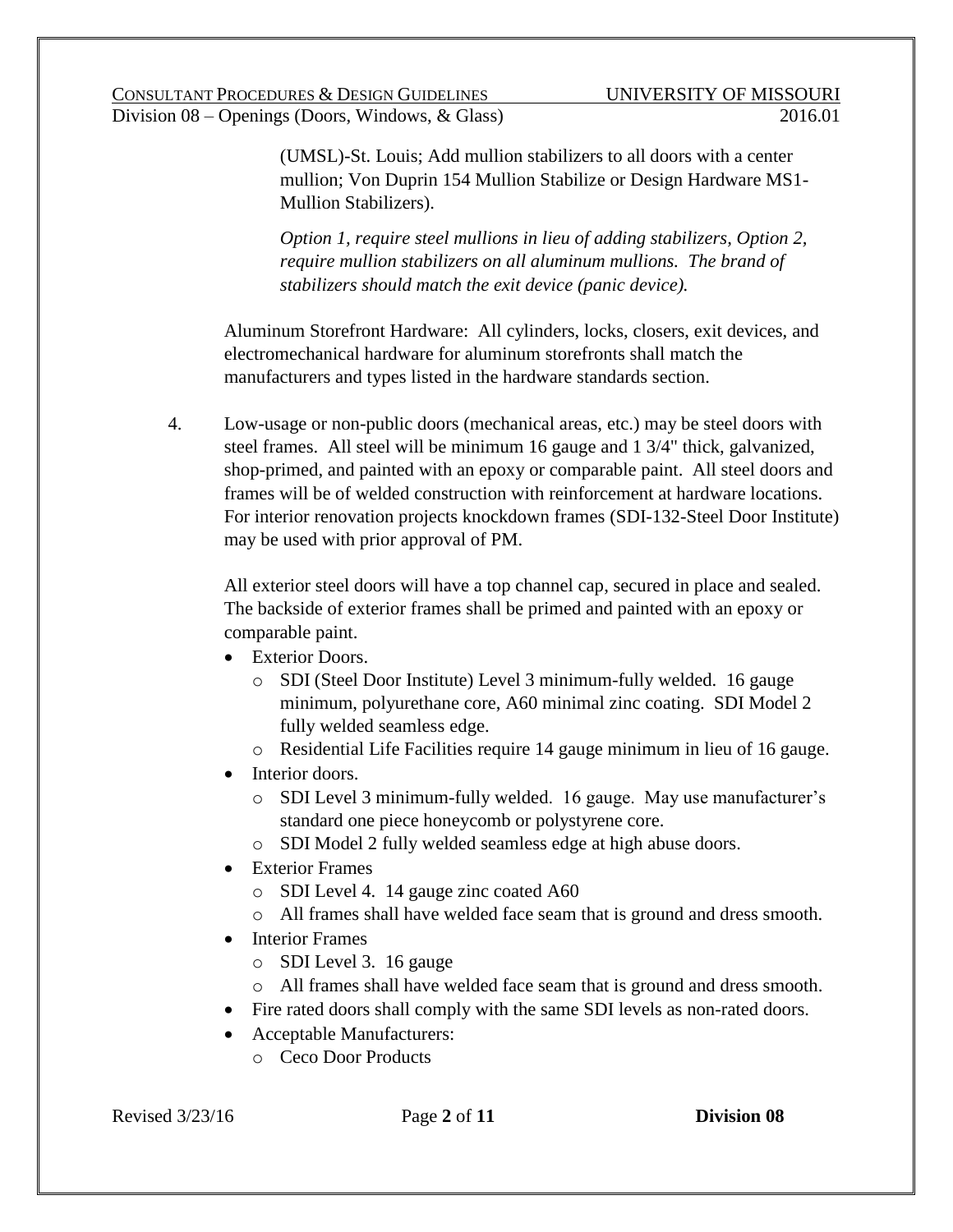## CONSULTANT PROCEDURES & DESIGN GUIDELINES UNIVERSITY OF MISSOURI

Division 08 – Openings (Doors, Windows, & Glass) 2016.01

- o Curries Company
- o Steelcraft
- o Republic
- o Pioneer
- o Or approved equal
- 5. Wood doors will be solid core complying with the Wood Door Manufacturers Association (WDMA) standards.
	- 1-3/4" thick, interior flush, bonded core.
	- Duty Level: Extra Heavy Duty unless noted otherwise.
	- Facing: Veneer species, cut,  $(AA, A)$  Grade, (Center) balance, (Slip / Book) flitch orientation will be determined by the Owner's Rep. for each project.
	- (UMSL)- St. Louis requires A Grade, Center balance, Book Flitch orientation with the PM reserving the right to upgrade.
	- (MU)-Columbia Residential Life requires select white birch, grade A center balanced, book match.
	- Matching: All pairs of doors shall have matching veneer. Set matching shall be under the direction of the PM.
	- Vertical Edges: Hardwood to match face.
	- Finishing: Factory finished.
	- Fire rated doors shall comply with the same WDMA duty levels as non-rated doors.
	- (UMSL)-St. Louis all Fire rated doors should be category A.
	- Acceptable Manufacturers:
		- o Algoma Hardwoods, Inc. Algoma, Wisconsin
		- o Eggers Industries, Architectural Door Div., Neenah, Wisconsin
		- o Graham Manufacturing Corp., Mason City, Iowa
		- o Marshfield Company, Marshfield, Wisconsin
		- o VT industries, Holstein, Iowa
		- o Oshkosh Door Company
		- o Or approved equal

#### $\bf{WINDOWS}$

1. Aluminum windows will have thermal break construction and will comply with American Architectural Metal Association (AAMA) standards. Framing will be thermally broken from any interior construction. All windows shall comply with ASHRAE 90.1.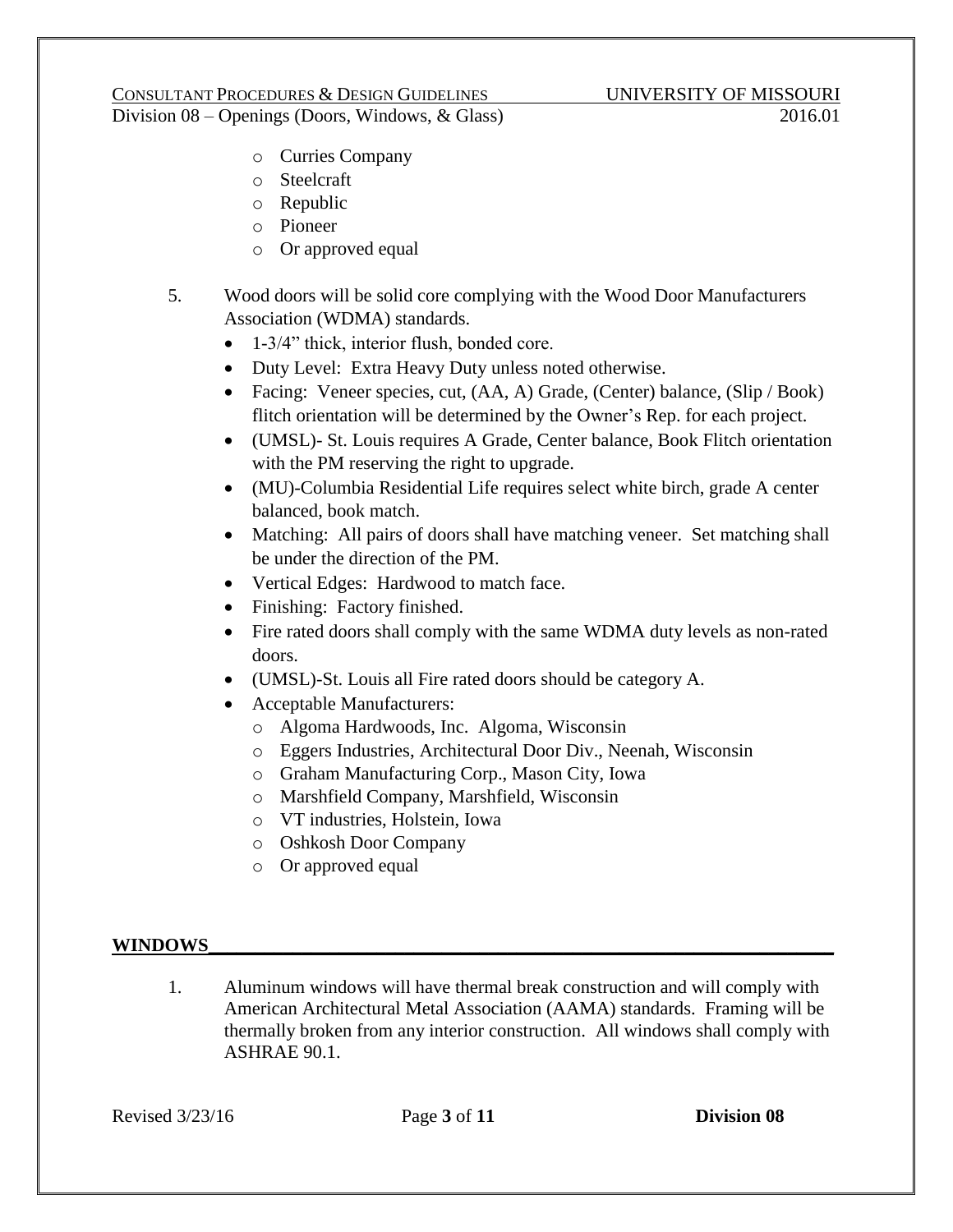#### CONSULTANT PROCEDURES & DESIGN GUIDELINES UNIVERSITY OF MISSOURI Division 08 – Openings (Doors, Windows, & Glass) 2016.01

- In Educational, General, and Administration Facilities there is a preference to have non-operable windows.
- 2. All operable windows will be capable of being cleaned from the interior of the building and will be supplied with a positive locking device. All operating mechanisms will be heavy-duty, institutional grade construction. All operable windows should include screens, and sash limits. To be approved by PM.
- 3. In specifying windows, consideration will be given to replacement of broken glazing. It is preferred that replacement be possible from interior of the building. Other types of replacement require PM approval.
- 4. All window units should have a minimum u-value as defined by current energy code.
- 5. All window units should have a minimum (CRF) Condensation Resistance Factor as defined by current energy code, and as evaluated by consultant.
- 6. Window units will comply with ASTM E283 (air leakage test).
- 7. Window units will comply with ASTM E331 (resistance to water penetration test), and E547 (field test for water penetration). The Owner may retain the services of a testing company to perform field testing on installed window units chosen at random by the Owner. Contractor will be responsible for retesting units that fail test.
- 8. (UMSL)- St. Louis; Finish will be clear anodized, or Kynar 500, and selected by the PM.
- *9. (MU)- Door and window frames installed in buildings on the "white campus" will be medium bronze color. Door and window frames installed in buildings on the "red campus" will be cream color. Doors installed in buildings on the "red campus" will be red color. Doors and windows installed in other areas of the campus will be one of the above colors. In existing structures, the color will match the color of the existing windows and/or doors if that color is one of the above. If the color is something other than one of the above colors, the PM will decide which color to install.*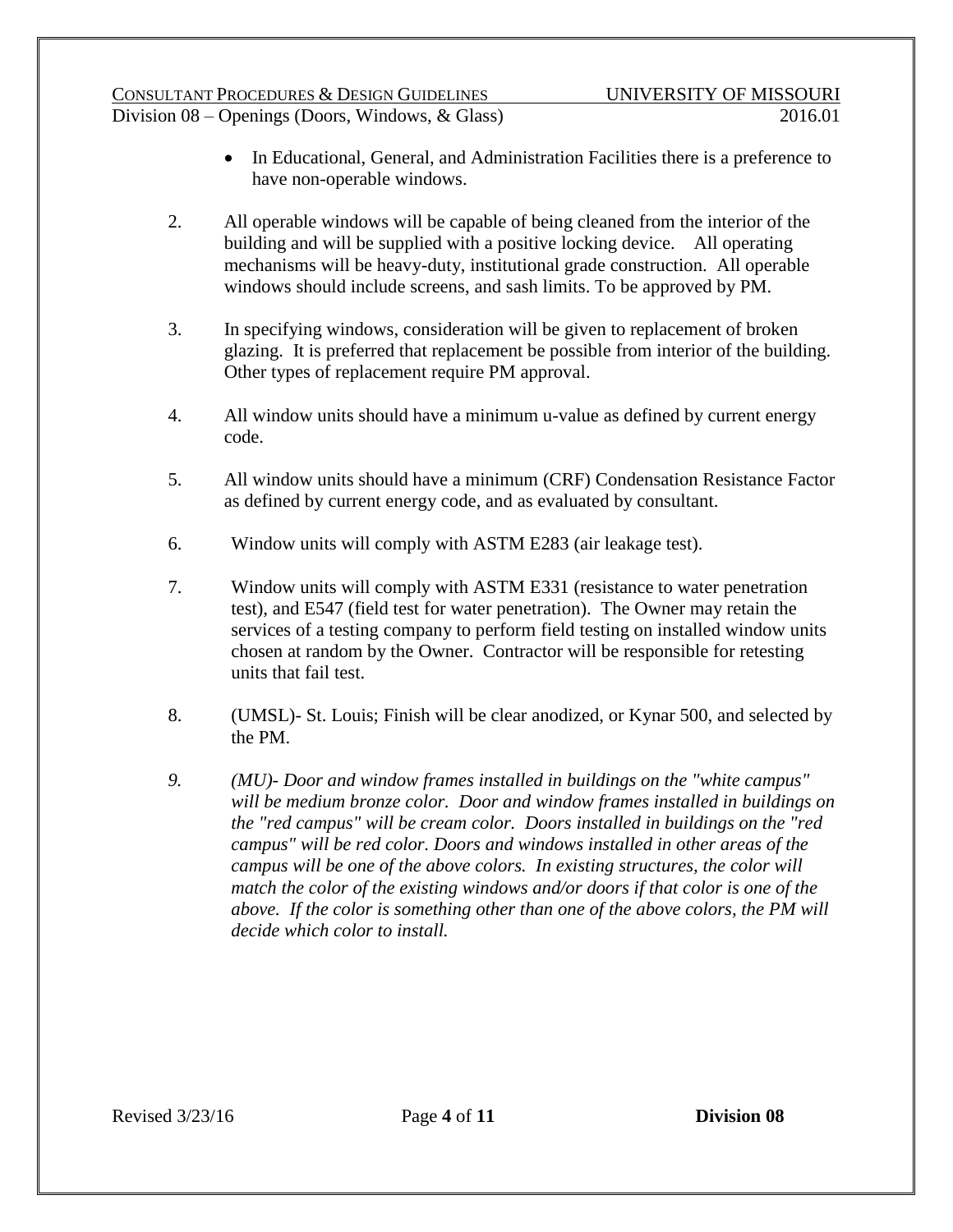#### **GLASS AND GLAZING\_\_\_\_\_\_\_\_\_\_\_\_\_\_\_\_\_\_\_\_\_\_\_\_\_\_\_\_\_\_\_\_\_\_\_\_\_\_\_\_\_\_\_\_\_\_\_\_\_\_\_\_\_\_\_**

- 1. Exterior windows, exterior glazed doors, and storefronts shall be 1" double-pane insulated glass certified by the Insulating Glass Certification Council (IGCC), and comply with ASTM E 2190 (seal durability & gas content compliance). All glazing shall be of the low-E type unless approved by PM.
- 2. All glazing in new windows, doors, storefronts, etc. will carry a minimum ten year warranty on replacement of defective material.
- 3. Color or coatings should be verified with the PM.

#### **FINISHED HARDWARE\_\_\_\_\_\_\_\_\_\_\_\_\_\_\_\_\_\_\_\_\_\_\_\_\_\_\_\_\_\_\_\_\_\_\_\_\_\_\_\_\_\_\_\_\_\_\_\_\_\_\_\_\_\_**

- 1. All door hardware will be extra heavy duty institutional grade, conforming to ANSI Series 4000 requirements.
- 2. All locksets must be keyed, unless exempted by PM.
- 3. Locks for gates and switches need to be tied to building master (or card access system). Verify with PM.
- 4. All non-public areas (mechanical, custodian, serving, etc.) will be served by knurled handle locksets. Door Hardware is to meet same functional requirements as public areas.

*UMSL- St. Louis; (Knurled handle locksets are not required at UMSL)* All nonpublic areas (mechanical, custodian, serving, etc.) will be served by lever-handle grade 1 cylindrical locksets, similar in construction and design quality to Best 93K series- 14D lever.

- 5. Mortise locksets will be used only in those areas requiring special security, or replacement/renovation functions (match existing). In all other areas cylindrical style locksets are preferred.
	- Mortise Locks- Acceptable manufacturers and respective catalog numbers:
		- o Best 40H Series
		- o Corbin Russwin ML2000 Series
		- o Sargent 8200 Series
		- o Schlage L9000 Series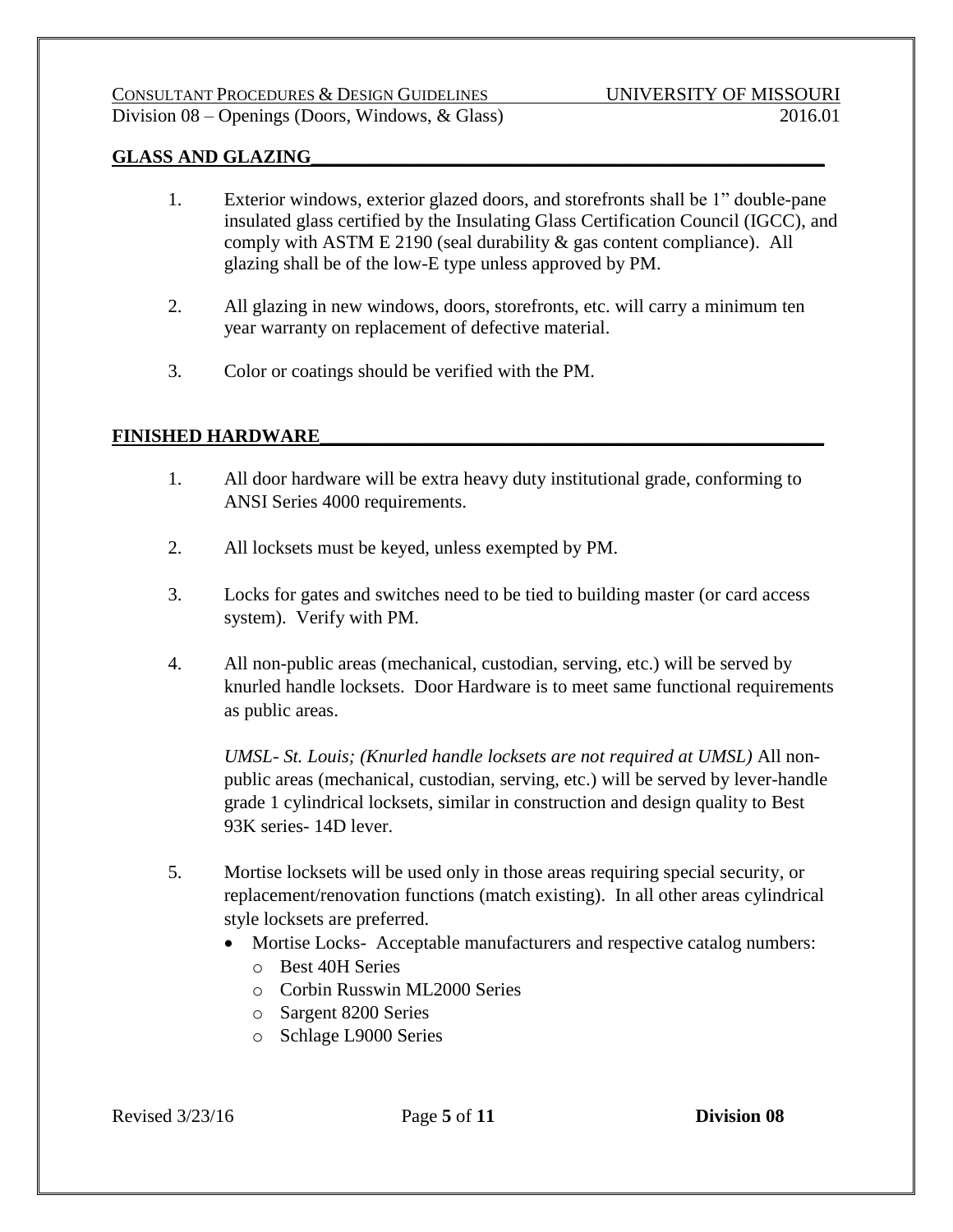- *6. Grade 1 Cylindrical Locks*
	- All locksets shall accept Best 7 pin SFIC cores. Other type locksets (electric, card access, combination, and panic devices) must have a key override function.
	- All areas will be served by lever-handle grade 1 cylindrical locksets, similar in construction and design quality to Best 93K series- 14D lever.
	- *UMSL-St. Louis; IN (Intruder) model at entry to suites, offices not in a suite, and classrooms*.
	- Grade 1 Cylindrical Locks- Acceptable manufacturers and respective catalog numbers:
		- o Best 93K Series
		- o Corbin Russwin CL3300 Series
		- o Sargent 10 Line
		- o Schlage ND Series
		- o Yale 5400LN Series
- 7. Cylinders and Keying:
	- Rim and mortise cylinders shall match the same manufacturer of the lock whenever possible.
	- All rim and mortise cylinders shall accept the Best 7-pin SFIC core.
	- Furnish selected cylinders/locks with construction keying for use during the construction period as directed by PM.
- 8. All panic devices shall be extra heavy-duty institutional grade, "touch-bar" or "cross-bar" type and will have a dogging function where allowed by code. If dogging function is not allowed by code, the non-egress side of the door should be equipped with a lever handle. Type of dogging function should be approved by PM. (dogging function is not allowed on access control doors and fire rated doors). *At pairs of doors Rim latch type devices are preferred with a center mullion, if not allowed by code, then surface vertical rod devices are preferred*. In multiple door entries, only one doorway should be keyed from the exterior.
	- Exit Devices- Acceptable manufacturers and respective catalog numbers:
		- o Corbin Russwin ED5000 Series
		- o Precision APEX 2000 Series
		- o Sargent 80 Series
		- o Yale 7000 Series
		- o VonDuprin 99 Series
	- Product notes and applications:
		- o Single doors: Use rim exit device.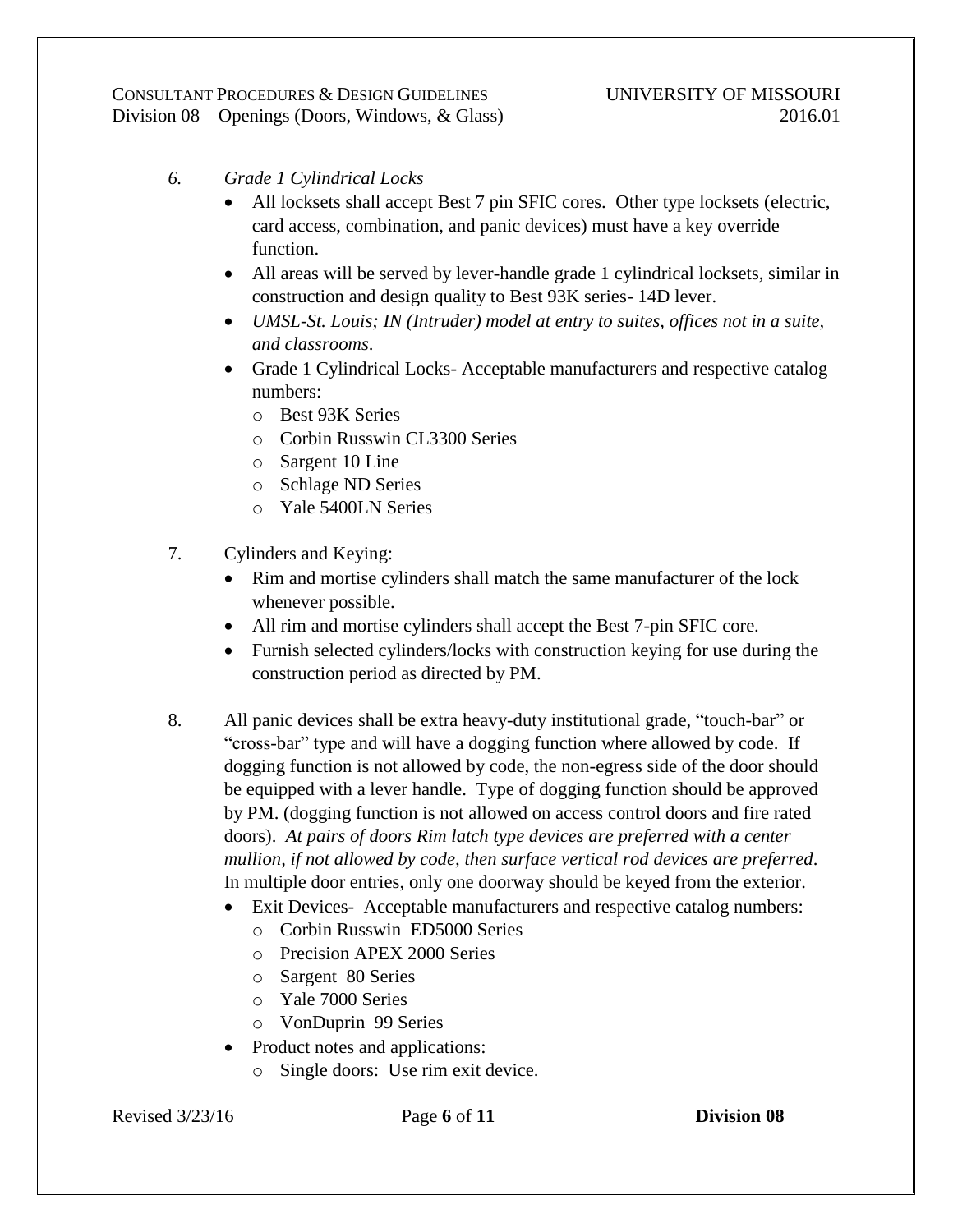## CONSULTANT PROCEDURES & DESIGN GUIDELINES UNIVERSITY OF MISSOURI

Division 08 – Openings (Doors, Windows, & Glass) 2016.01

- o Pairs of doors: If providing a rim exit device, provide a keyed removable mullion.
- o If vertical rod exit device must be used, less bottom rod is preferred where feasible.
- o *Fire rated door assemblies require top and bottom rod locations, unless approved by PM.*
- o If both top and bottom rods are required, surface rods are preferred.
- o Exception: UMKC prefers concealed rods.
- o If access control system is required, then reference requirements of access control system for correct door hardware configuration. *Coordinate with Electrical (division 16) and Electronic Controls (division 28).*
- 9. All closers shall be heavy-duty institutional grade. Surface mounted parallel arm closers, mounted on the interior side of the opening, are preferred. All doors and frames shall be reinforced at mounting locations. All screw and boltholes will be drilled and tapped. Wood doors should use thru-bolts. Floor mounted closers should not be allowed without PM approval.
	- Door Closers- Acceptable manufacturers and respective catalog numbers:
		- o Corbin Russwin DC8200 Series
		- o LCN 4040XP Series
		- o Norton 9500 Series
		- o Sargent 281 (351) Series
		- o Stanley D-4550 Series
- 10. All hinges shall be heavy-duty grade, ball-bearing type. All doors require a minimum of 1-1/2 pairs of hinges per door.
	- Butt Hinges- Acceptable manufacturers*:*
		- o Bommer
		- o Hager
		- o Ives
		- o McKinney
		- o Stanley
	- Continuous Heavy Duty Hinges- Acceptable manufacturers:
		- o Pemko
		- o Roton
		- o Select
		- o Stanley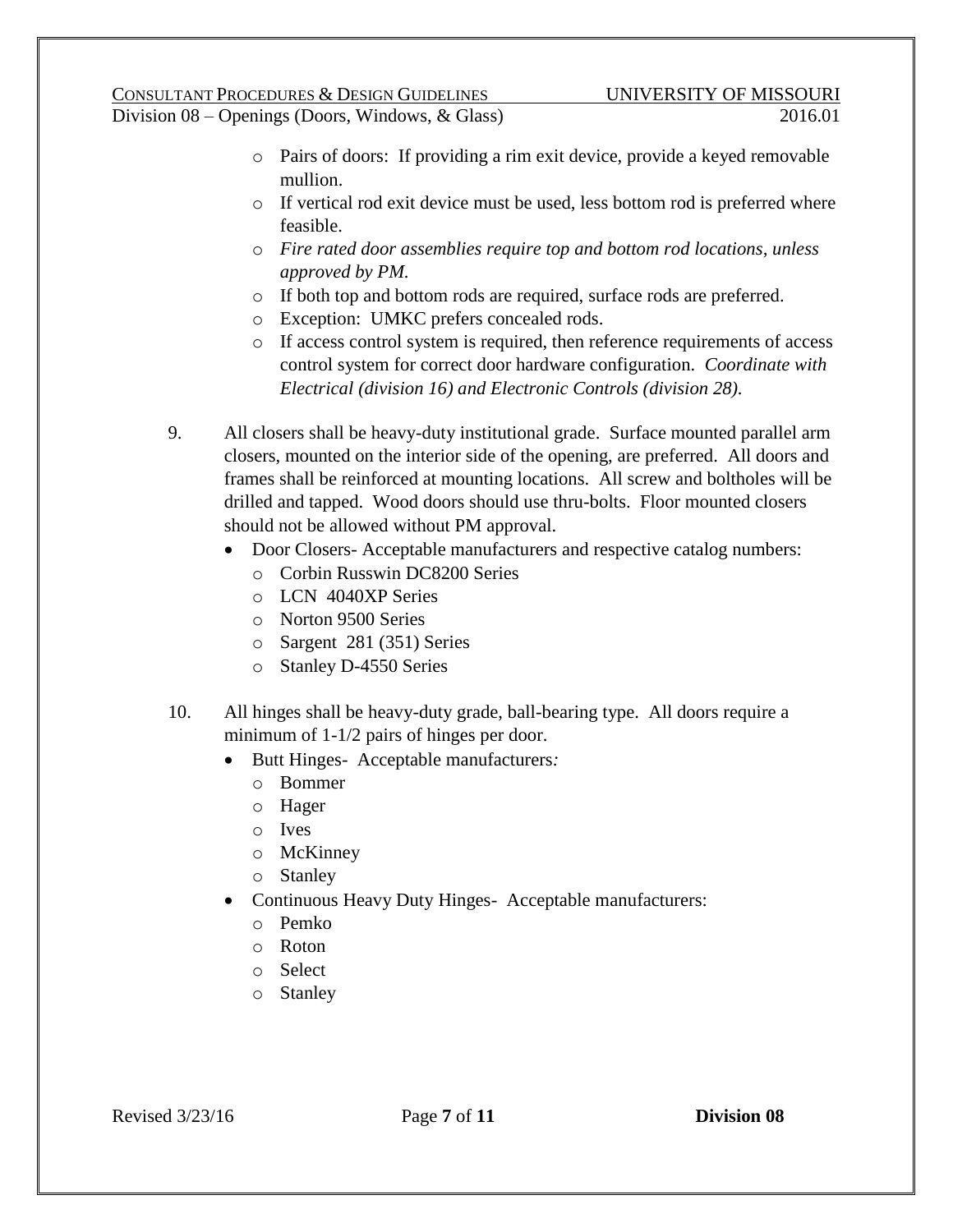11. Door hardware in new construction will have either US 10, US 26D, or US 32D finish, verify with Owner. In existing construction, hardware finish should match existing hardware finish, PM approval required.

(UMSL)- St. Louis; Door hardware in new construction will be verify with PM. In existing buildings/renovations, hardware color should match existing hardware color, PM approval required.

- 12. Early in the construction document phase, the architect should discuss the combinating of the cores with the Owner. At that time it will be determined whether the Owner or the contractor will be responsible for the combinating.
	- At  $(MU)$  Columbia (Educational & General use Buildings) final cylinder cores and key blanks are Owner provided and installed. The contractor will provide temporary construction cores as needed for security until the Owner installs final cores.
	- $\blacktriangleright$  At (S&T) Rolla final cylinder cores and key blanks are to be provided by contractor and installed by owner. The contractor will also provide all temporary construction cores as needed for security until final cores are installed.
	- At (UMKC)- Kansas City verify with PM for requirements of each project. The contractor will also provide all temporary construction cores as needed for security until final cores are installed.
	- At (UMSL)- St. Louis Early in the construction document phase, the Architect and/or Hardware Consultant will meet with the owner's lock specialist and CPM and setup a key list.

*Final cylinder cores and 2 (two) key blanks will be shipped to the Owner's representative for combinating and installation.* The contractor will provide temporary construction cores as needed for security until the Owner installs final cores.

- The following procedure applies if not specified by a campus:
	- o If Owner is to do the combinating, specifications will require the contractor to supply Best 7-pin cores with two key blanks (no substitutions allowed), as required, for each lock. Cylinder cores and key blanks will be shipped to the Owner for installation. The contractor will provide temporary construction cores as needed until the Owner installs permanent cores.
	- o If contractor is responsible for combinating, contractor is required to do all combinating work per the key schedule supplied by the Owner. The contractor will supply Best 7-pin cores and two key blanks (no substitutions allowed) to fit each core, as required for each lock. Owner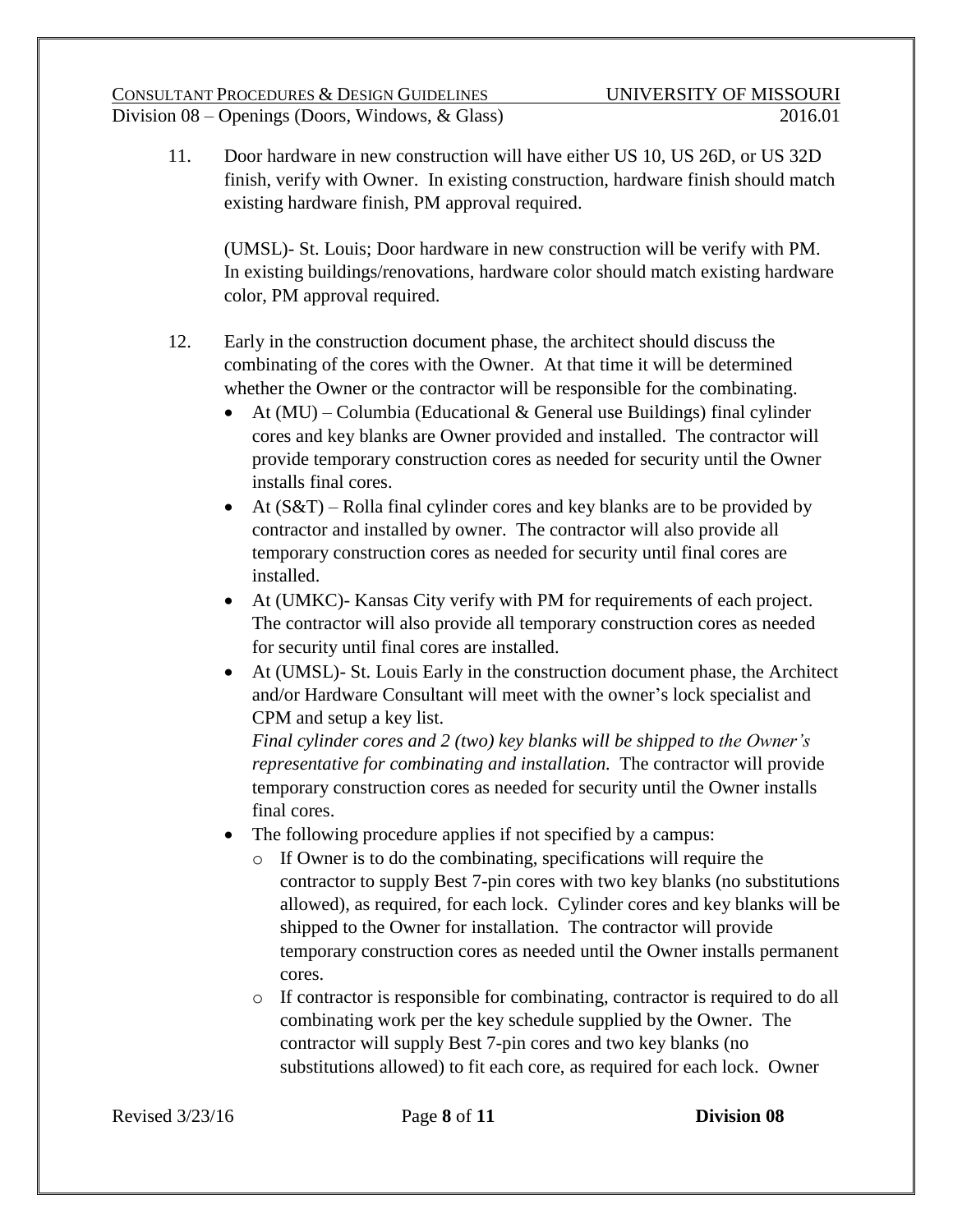will install the cores. The contractor will provide temporary construction cores as needed until the Owner installs permanent cores.

- 13. Flushbolts, Push/Pulls, Kickplates, Stops (Flatgood items)- Acceptable manufacturers:
	- o Hager
	- o Ives
	- o McKinney
	- o Rockwood
	- o Trimco

Door pulls with an offset design should not be used, unless approved by PM. Exception: To allow improved access to cylinder, offset design maybe considered with thru bolt anchors (or back to back mounts)-heavy duty.

- 14. Overhead Stops / Holders- Acceptable manufacturers*:*
	- o Glynn Johnson
	- o Rixson
	- o Rockwood
	- o Sargent
- 15. All Thresholds, regardless of door configuration, shall be heavy-duty grade, constructed of aluminum and meet ADA requirements.
	- Weatherseals and Thresholds- Acceptable manufacturers*:*
		- o Hager
		- o McKinney
		- o NGP
		- o Pemko
		- o Zero

### **POWER DOOR OPERATORS\_\_\_\_\_\_\_\_\_\_\_\_\_\_\_\_\_\_\_\_\_\_\_\_\_\_\_\_\_\_\_\_\_\_\_\_\_\_\_\_\_\_\_\_\_\_\_\_\_\_**

- 1. Power door operator type of operation and equipment should be as follows:
	- Door should be operated only on demand by activation of a touch pad device. In manual mode, operators will require no more than 15 lbs. force to set in motion and 10 lbs. force to continue motion and shall provide no power assist. Meet all current ADA requirements.
	- The preferred activating device for interior and exterior installations is a touchless switch mounted at 30" AFF. Switch shall have a 3"-14" range adjustment and 1-10 second time delay.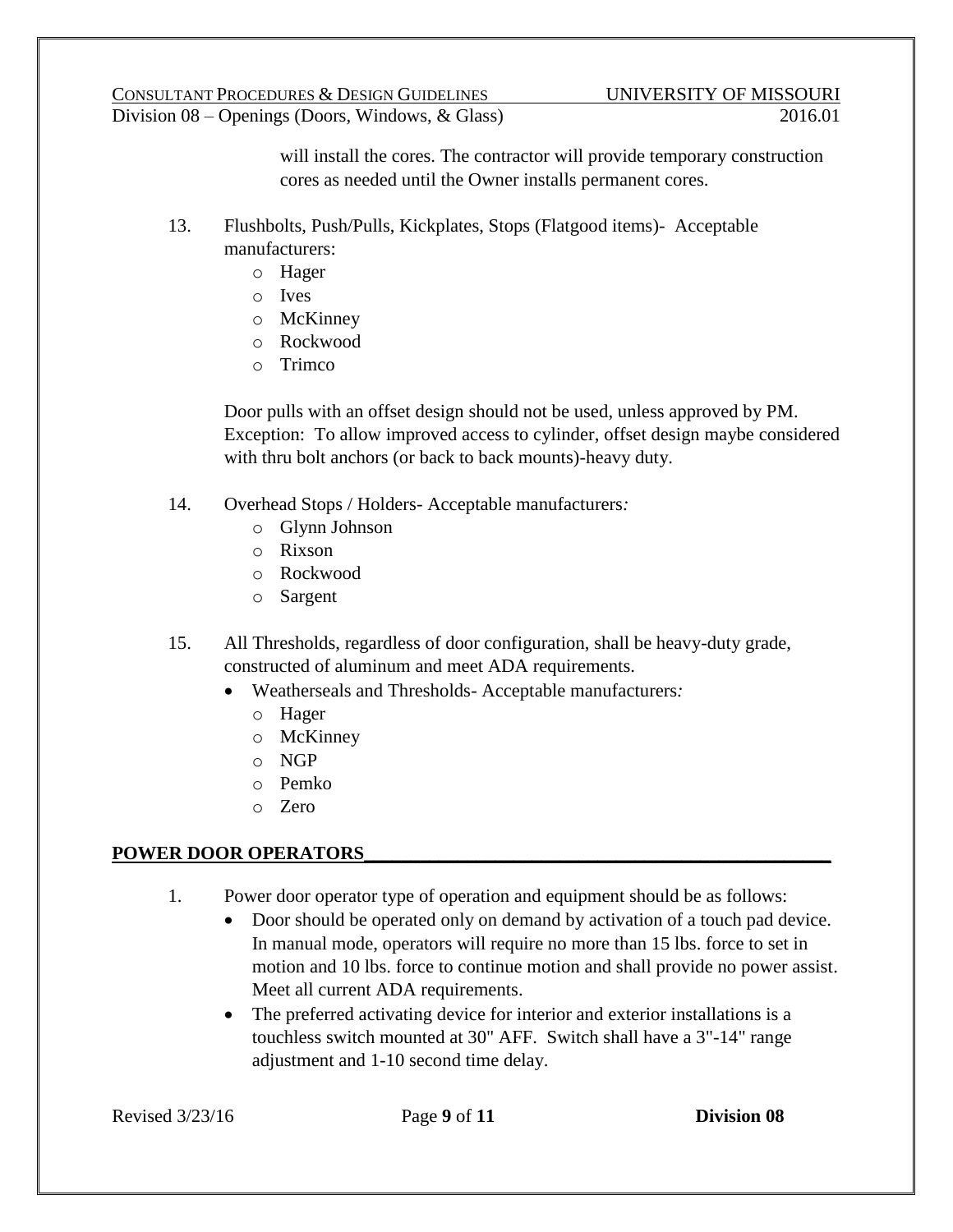# CONSULTANT PROCEDURES & DESIGN GUIDELINES UNIVERSITY OF MISSOURI

Division 08 – Openings (Doors, Windows, & Glass) 2016.01

- If approved by PM a press plate switch mounted at 30" AFF can be used. Switch shall be specified around MS SEDCO #59H 4-1/2" square blue anodized plate engraved to read "Press to Operate Door". Use of other devices requires PM approval.
- UMKC-Kansas City uses press plate at all interior and exterior applications.
- Coordination is required with security access controls. Wireless controls are not allowed.
- UMC Residential Life prefers BEA10MS08U touch-less control switch Precision D-4990
- Door type should be a swinging door and must have a positive locking device for exterior and fire rated doors. Panic devices like other entry doors (supplemented with an electric strike) are preferred.
- Electric Strikes- Acceptable manufacturers:
	- o HES 9400/9500/9600 shall be the basis of design for use at rim exit devices.
	- o Folger Adam
	- o VonDuprin 6000 series
	- *(UMSL)- Prefer an electrified lock in lieu of electric strike. Preferred lock w/handle is a Best 8KW & 9KW electrified.*
- Inner and outer doors of vestibules should operate independently.
- Only a single leaf of pairs of doors should have a power operator.
- Door controls should accept electric and card access locking devices for after hour access. (Including proximity sensor, FOB, etc.)
- Doors should be equipped with a keyed deactivation switch for power opener that is accessible from floor level (panic bar allows after hours egress).
- Doors will be equipped with manufacturer's standard signs as required by code.
- Door operating equipment will be rated for heavy-duty service and must be electrical actuated. All control wiring must be low voltage and compatible with building security system.
- Low Energy Auto Operators- Acceptable manufacturers:
	- o Horton (7100 Series at UMKC)
	- o LCN
	- o Norton
	- o Stanley Magic Access Stanley Magic Access is not allowed at UMSL- St. Louis
	- o Besam
	- o Record (6100 Series at UMKC)
	- o Detex (A019 Series is preferred at UMSL)